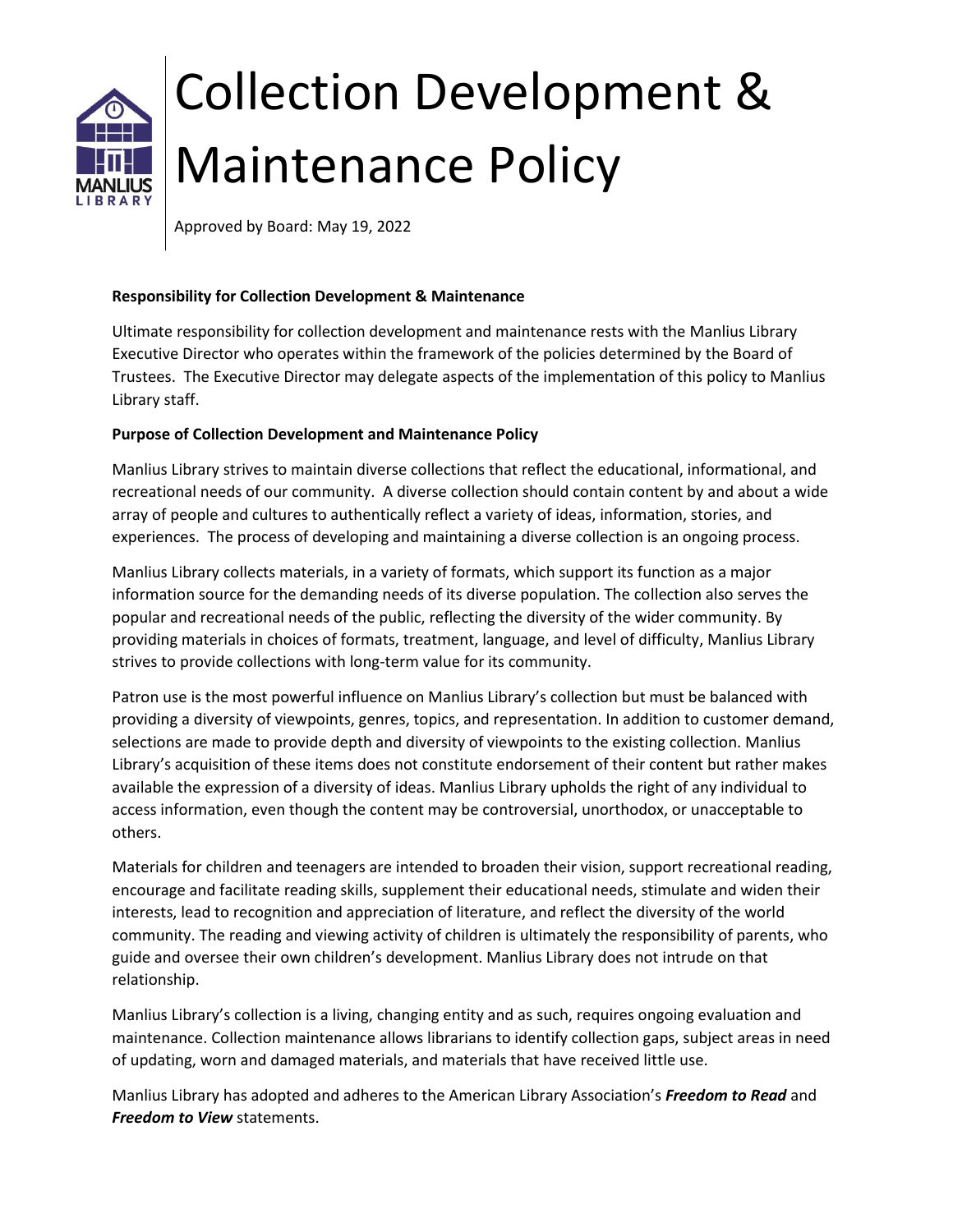

# Collection Development & Maintenance Policy

Approved by Board: May 19, 2022

### **Online Collection**

Like the physical collection, the online collection represents the diverse viewpoints and interests of the entire community. In addition to electronic content licensed or purchased from vendors, Manlius Library digital collections also include materials selected from our collection to be digitized to provide both online access and long-term preservation. Materials selected for digitizing are based on their unique character, relevance to local history and government, and popularity with patrons.

### **Selection Criteria**

Collection development staff use their training, knowledge, and expertise along with the following general criteria to select materials for the collection:

- Extent of publicity, critical review, and current or anticipated demand
- Representation of diverse topics, audiences, and viewpoints
- Relevance to interests and needs of the community
- Relation to other resources within the community
- Current or historical significance of the author or subject
- Local significance of the author or subject
- Relevance to the existing collection's strengths and weaknesses
- Format, price, and collection budget
- Availability of material elsewhere in the OCPL collection or through Interlibrary Loan

Selection Resources include, but are not limited to:

- Published reviews from standard review sources, publisher/vendor catalogs
- Professional trade bibliographies
- Review of, or nomination for, major awards or prizes

#### **Patron Recommendations**

Manlius Library welcomes suggestions and recommendations from Manlius Library cardholders for new library materials that meet our selection criteria as outlined in this policy.

## **Requests for Reconsideration**

Requests for removal of items from the collection may be made by completing and submitting a Request for Reconsideration Form. Requests for reconsideration will be conducted in accordance with the library's Request for Reconsideration policy.

#### **Criteria for Weeding and Withdrawal**